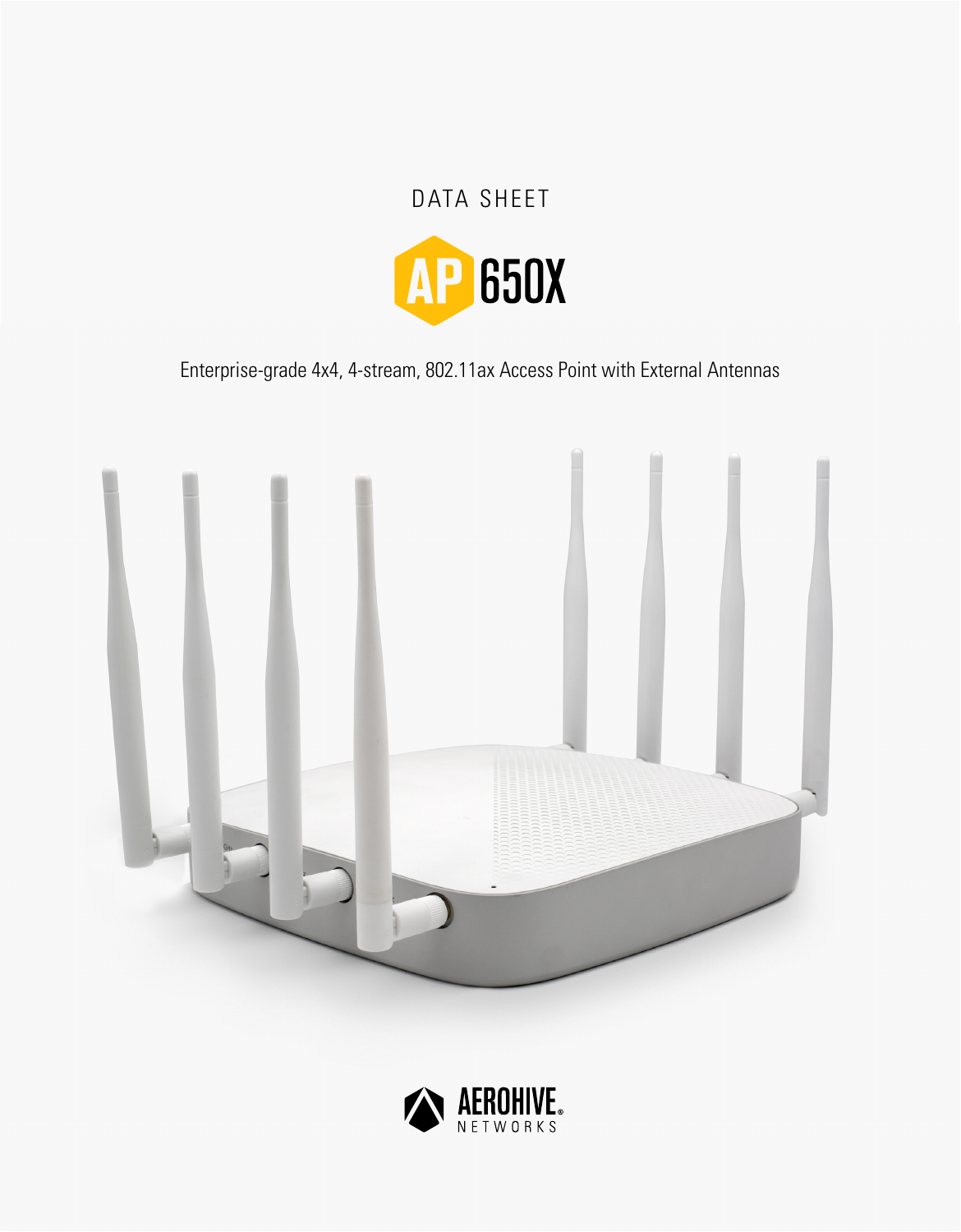

**The AP650X is designed for high performance environments – combining the latest in Wi-Fi standards (IEEE 802.11ax technology), the latest in Ethernet standards (2.5 mGig), and Aerohive's software-defined dual 5 GHz radios for indoor and industrial environments. AP650X has integrated BLE and USB connectivity for enhanced location-driven services and the ability to provide additional wireless access options for IoT and other devices.**

Powered by HiveOS and the innovative distributed Cooperative Control architecture, **AP650X** brings the best of capacity and advanced high-efficiency 802.11ax technology. In addition, the integrated BLE and ZigBee radios, plus a USB interface in the access point opens up a multitude of deployment use-cases in IoT and proximity/location-oriented services.

The AP650X benefits from an AI-driven Wi-Fi architecture capable of self-organizing, self-learning, self-healing and self-optimizing in the most challenging environments. Cooperative Control eliminates single points of failure and bottlenecks, delivering stability and unbridled performance, complimenting the capabilities of HiveOS - a stateful L2-L7 DPI firewall for context-based access security, advanced and customizable QoS for traffic optimization, intelligent meshing algorithms, Private Pre-Shared Key (PPSK) and much more.

All Aerohive APs can be centrally managed using Aerohive's out-of-band cloud network management system - *HiveManager*. HiveManager is an industry-leading and visionary approach to cloud-managed networking, built from the ground up to take full advantage of the SD-LAN solution from Aerohive. Working in tandem with Aerohive's HiveOS, HiveManager leverages state-of-the-art cloud technology. Benefit from unified, fullstack management of Wi-Fi, switching and routing, centralized monitoring and configuration, real-time and historical reporting, simplified troubleshooting, integrated RF planner tools and much more.

HiveManager is available in two editions: *Connect* and *Select*. The Connect solution is bundled with Aerohive access points and switches and is free for the lifetime of the device. Connect is the perfect solution for those looking to provide robust, yet enterprise-grade connectivity, without having to invest in the full suite of management features. The optional upgrade to Select unlocks a multitude of advanced features and capabilities that enhance network management, security and visibility.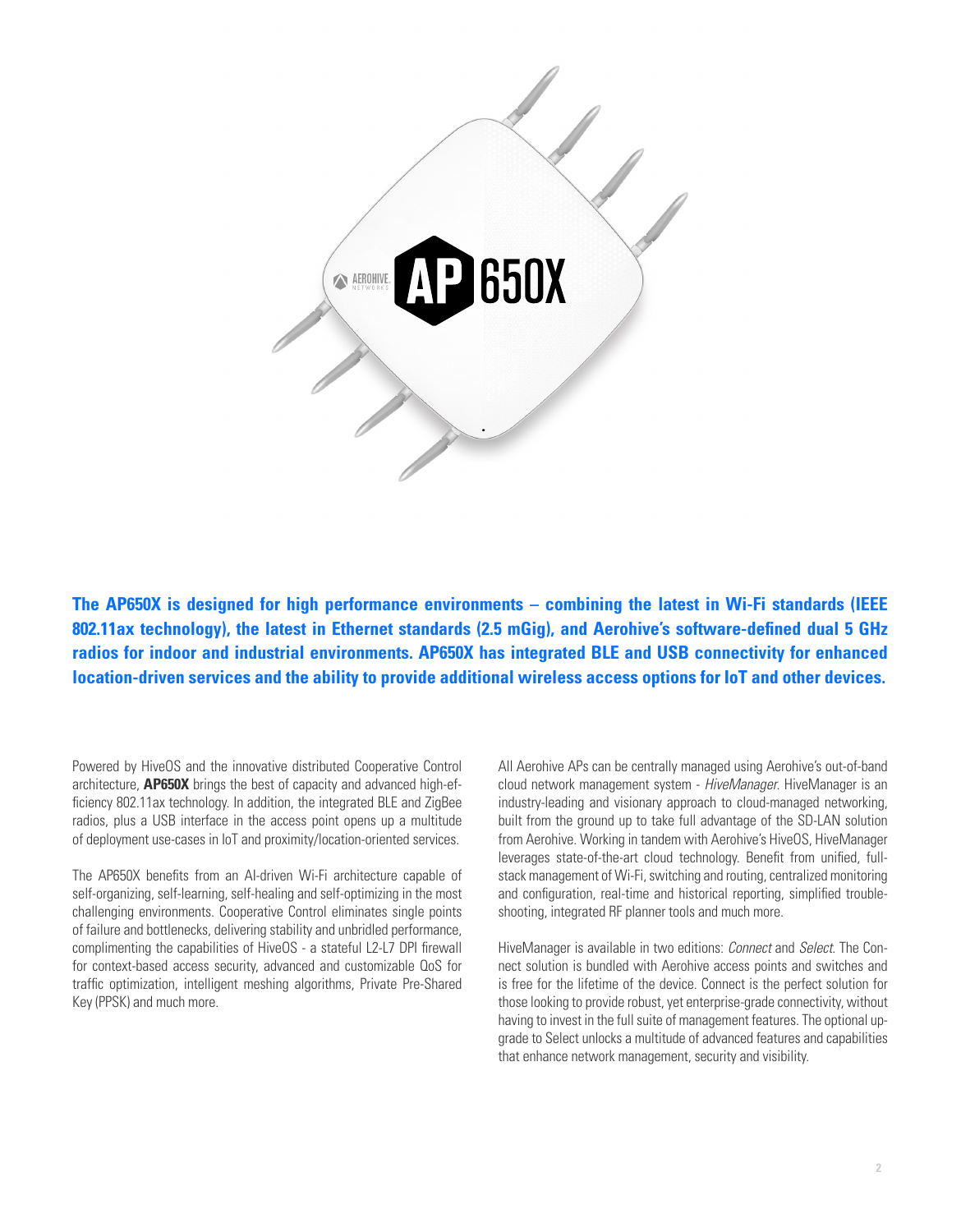# 1650X

# **Product Specifications** AEROHIVE AP650X

• USB Interface • 802.3az supported • Redundant PoE Capable

### **Radio Specifications**

#### **Wireless Frequency Range**

- USA: 2.400 ~ 2.483 GHz, 5.15 ~ 5.35 GHz, 5.47 ~ 5.725 GHz, 5.725 ~ 5.85 GHz
- Europe: 2.400 ~ 2.483 GHz, 5.15 ~ 5.35 GHz, 5.47 ~ 5.725 GHz
- Japan: 2.400 ~ 2.497 GHz, 5.15 ~ 5.35 GHz, 5.47 ~ 5.725 GHz
- China:  $2.400 \approx 2.483$  GHz,  $5.725 \approx 5.85$  GHz

#### **Modes**

• IEEE802.11a 5 GHz OFDM

• IEEE802.11g 2.4 GHz OFDM

- IEEE802.11b 2.4 GHz DSSS/CCK
- IEEE802.11ac OFDM • IEEE802.11ax OFDMA

• IEEE802.11n 2.4 GHz/5 GHz OFDM

#### **Channel Support**

#### **802.11 b/g/n/ax**

- US/Canada: 11 (1 ~ 11)
- Europe: 13 (1 ~ 13)
- Japan: 11b: 14 (1~13 or 14th), 11g: 13 (1 ~ 13)
- China: 13 (1  $\sim$  13)

## **802.11 a/n/ac/ax**

- US/Canada: 24 non-overlapping channels (36,40,44,48,52,56,60,64;100,104,108, 112,116,120,124,128,132,136,140; 149,153,157,161,165)
- Europe: 19 non-overlapping channel (36,40,44,48,52,56,60,64;100,104,108,112, 116,120,124,128,132,136,140)
- Japan: 19 non-overlapping channels (36,40,44,48,52,56,60,64;100,104,108,112, 116,120,124,128,132,136,140)
- China: 5 non-overlapping channels (149,153,157,161,165)

#### **Modulation Technology**

#### **802.11 Legacy a/b/g**

- DSSS (DBPSK, DQPSK, CCK) OFDM (BPSK, QPSK, 16-QAM, 64-QAM)
- DSSS (Direct Sequence Spread Spectrum) with DBPSK (Differential Binary Phase Shift Keying 1 Mbps), DQPSK (Differential Quaternary Phase Shift Keying 2 Mbps), and CCK (Complementary Code Keying 5.5 & 11 Mbps), and OFDM (Orthogonal Frequency Division Multiplexing with BPSK for 6, 9 Mbps. QPSK for 12, 18 Mbps,16QAM for 24, 36 Mbps, 64QAM for 48, 54 Mbps)

#### **802.11n**

• OFDM (BPSK, QPSK, 16-QAM, 64-QAM)

#### **802.11ac**

• OFDM (BPSK, QPSK, 16-QAM, 64-QAM, 256-QAM)

#### **802.11ax**

• OFDMA (1024-QAM)

#### **Interfaces**

- 1x 10/100/1000 Gigabit Ethernet
- 1x 2.5 mGig
- RJ-45 Console Port

## **Radios**

- Dual Radio AP, 2.4 GHz/5GHz and 5GHz radios supporting dual band or dual 5GHz operation
- 2.4 GHz/ 5 GHz, 802.11b/g/n/ax, 4x4
- 5 GHz, 802.11 a/n/ac/ax, 4x4
- 160MHz, 1024-QAM supported
- 1x Bluetooth/Zigbee radio

#### **Power Consumption**

- DC Power: Typical 18.78 W, Max 20.65 W
- 802.3at PoE Power: Typical 15.72 W, Max 19.92 W

#### **Environmental**

- Operating Temperature: 20 to 55 °C
- Storage Temperature: -40 to 70 °C
- Humidity: 10 to 95%

#### **Physical**

- Dimensions: 225mm x 225mm x 37.5mm
- Weight: 2.8lb (1.27kg)
- Wall or ceiling mountable
- MTBF: 347,530 Hours @ 25 ºC *(estimate)*
- RoHS: -2 Compliant
- TPM chip for added security

#### **Antenna**

- 4x 2.4 GHz/5 GHz, RPSMA Connectors
- 4x 5 GHz, RPSMA Connectors
- 1x internal Bluetooth/ZigBee antenna

#### **Peak Antenna Gain:**

- 2.4 GHz omnidirectional, gain 4.6 dBi
- 5 GHz omnidirectional, gain 5.7 dBi
- Bluetooth omnidirectional, gain 5.2 dBi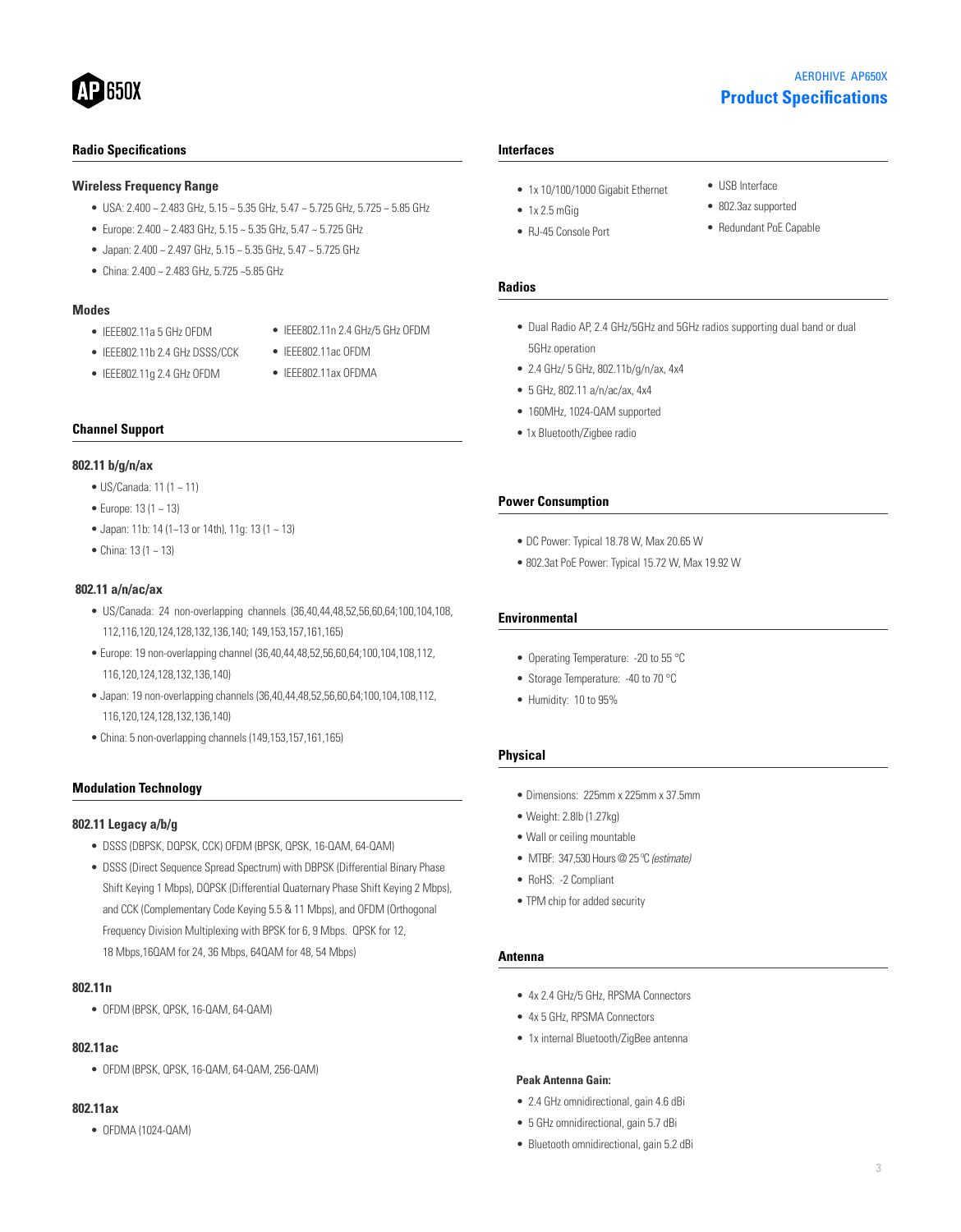

# AEROHIVE AP650X **Power and Receive Sensitivity Tables (2.4 GHz)**

**Receive Sensitivity - 2.4 GHz**

# **Power - 2.4 GHz**

| <b>CHANNEL</b>  | <b>DATA RATE</b>      | <b>POWER (DBM)</b> |
|-----------------|-----------------------|--------------------|
| 11 <sub>b</sub> | 1,2,5.5,11 Mbps<br>21 |                    |
|                 | 6 Mbps                | 15                 |
|                 | 36 Mbps               | 16                 |
| 11g             | 48 Mbps               | 17                 |
|                 | 54 Mbps               | 18                 |
| <b>11n HT20</b> | MCS0, 1, 2, 3, 4      | 20                 |
|                 | MCS5,13,21            | 18                 |
|                 | MCS6,14,22            | 17                 |
|                 | MCS7,15,23            | 16                 |
|                 | MCS8, 9, 10, 11, 12   | 20                 |
|                 | MCS16,17,18,19,20     | 20                 |
|                 | MCS0, 1, 2, 3, 4, 8   | 20                 |
|                 | MCS5,13,21            | 18                 |
| 11n HT40        | MCS6,14,22            | 17                 |
|                 | MCS7,15,23            | 16                 |
|                 | MCS9,10,11,12,16      | 20                 |
|                 | MCS17,18,19,20        | 20                 |

| <b>CHANNEL</b>  | <b>DATA RATE</b> | <b>SENSITIVITY</b> |
|-----------------|------------------|--------------------|
| 11 <sub>b</sub> | 1 Mbps           | $-100$             |
|                 | 11 Mbps          | $-93$              |
|                 | 6 Mbps           | $-95$              |
| 11g             | 36 Mbps          | $-86$              |
|                 | 48 Mbps          | $-82$              |
|                 | 54 Mbps          | $-80$              |
|                 | MCS0,8,16        | $-95$              |
|                 | MCS5,13,21       | $-81$              |
| <b>11n HT20</b> | MCS6,14,22       | $-79$              |
|                 | MCS7,15,23       | $-77$              |
|                 | MCS0,8,16        | $-92$              |
|                 | MCS5,13,21       | $-78$              |
| 11n HT40        | MCS6,14,22       | $-76$              |
|                 | MCS7,15,23       | $-74$              |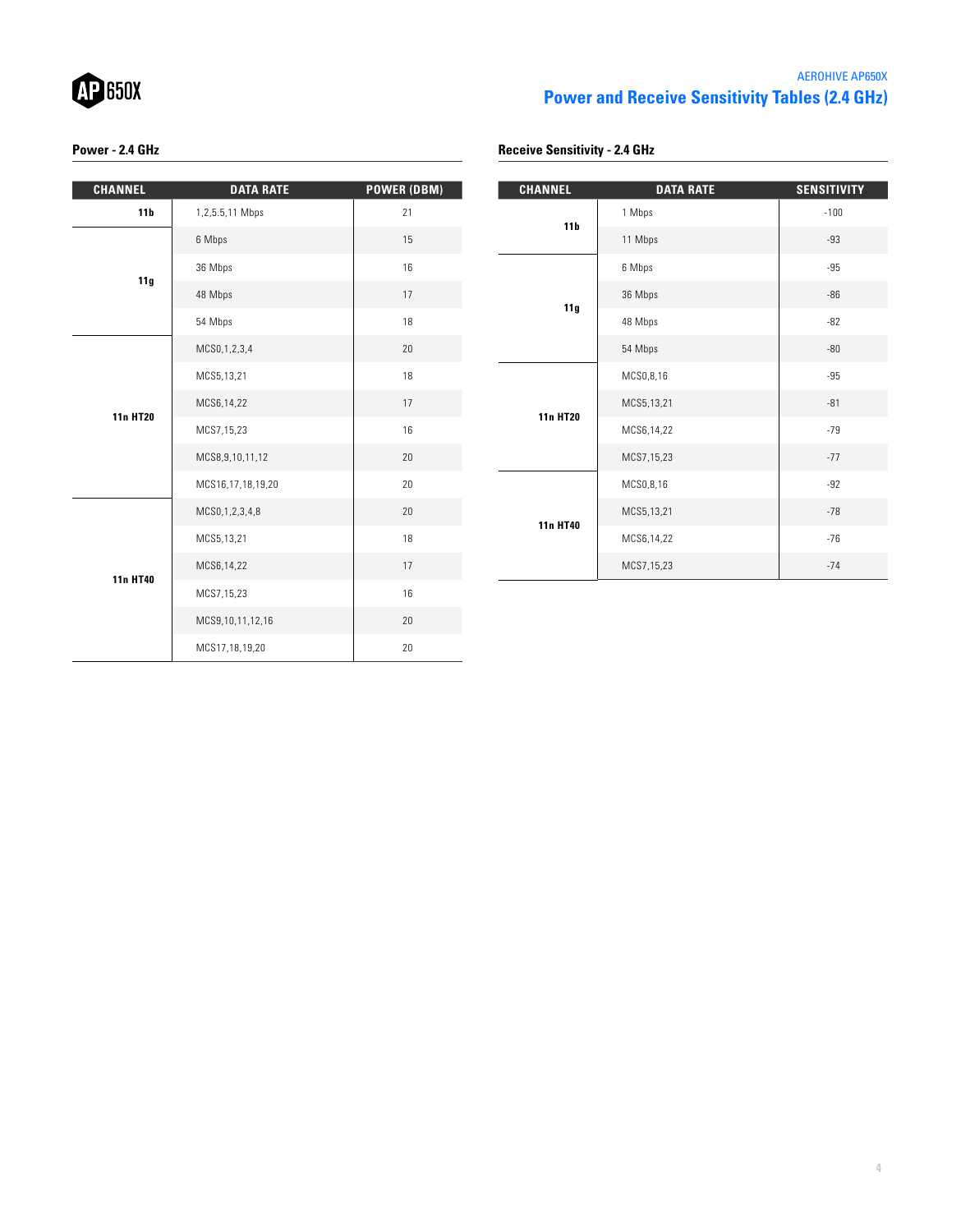

# AEROHIVE AP650X **Power and Receive Sensitivity Tables (5 GHz)**

## **Power - 5 GHz**

| <b>CHANNEL</b>  | <b>DATA RATE</b>       | <b>POWER (DBM)</b> |
|-----------------|------------------------|--------------------|
| 11a             | 6 Mbps                 | 19                 |
|                 | 36 Mbps                | 18                 |
|                 | 48 Mbps                | 16                 |
|                 | 54 Mbps                | 15                 |
|                 | MCS0,1,2,3,4,8,9,10,11 | 19                 |
| <b>11n HT20</b> | MCS5,13,21             | 18                 |
|                 | MCS6,14,22             | 16                 |
|                 | MCS7,15,23             | 15                 |
|                 | MCS12,16,17,18,19,20   | 19                 |
|                 | MCS0, 1, 2, 3, 4, 8    | 19                 |
|                 | MCS5,13,21             | 18                 |
| <b>11n HT40</b> | MCS6,14,22             | 16                 |
|                 | MCS7,15,23             | 14                 |
|                 | MCS9, 10, 11, 12, 16   | 19                 |
|                 | MCS17,18,19,20         | 19                 |
| 11ac HT         | 2560AM @ 3/4 Code Rate | 12                 |
|                 | 2560AM @ 5/6 Code Rate | 11                 |

| <b>CHANNEL</b>   | <b>DATA RATE</b> | <b>SENSITIVITY</b> |
|------------------|------------------|--------------------|
|                  | 6 Mbps           | $-95$              |
| 11a              | 36 Mbps          | $-86$              |
|                  | 48 Mbps          | $-81$              |
|                  | 54 Mbps          | $-80$              |
|                  | MCS0,8,16        | $-91$              |
| <b>11n HT20</b>  | MCS5,13,21       | $-78$              |
|                  | MCS6,14,22       | $-76$              |
|                  | MCS7,15,23       | $-74$              |
|                  | MCS0,8,16        | $-88$              |
|                  | MCS5,13,21       | $-75$              |
| 11n HT40         | MCS6,14,22       | $-73$              |
|                  | MCS7,15,23       | $-71$              |
|                  | 3/4              | $-65$              |
| <b>11ac HT20</b> | 5/6              | $-63$              |
|                  | 3/4              | $-62$              |
| <b>11ac HT40</b> | 5/6              | $-60$              |
| <b>11ac HT80</b> | 3/4              | $-59$              |
|                  | 5/6              | $-57$              |
|                  | 3/4              | $-56$              |
| 11ac HT160       | $5/6$            | $-54$              |

# **Receive Sensitivity - 5 GHz**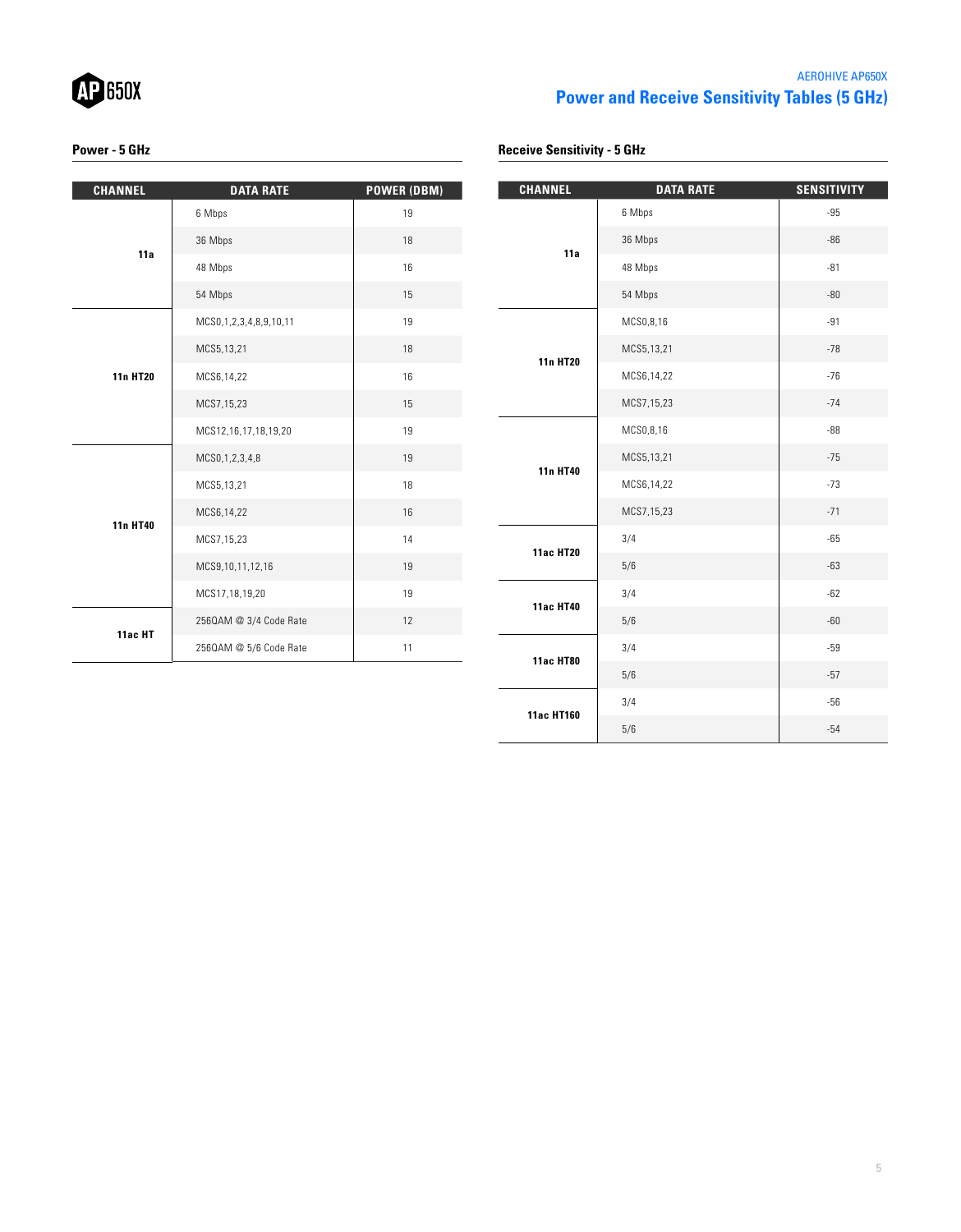| <b>MP 650X</b> |  |  |
|----------------|--|--|
|                |  |  |

# **Radiation Patterns – Azimuth & Elevation** AEROHIVE AP650X

#### **Azimuth - 2.4 GHz**

**Elevation - 2.4 GHz**





## **Azimuth - 5 GHz**



**Elevation - 5 GHz**